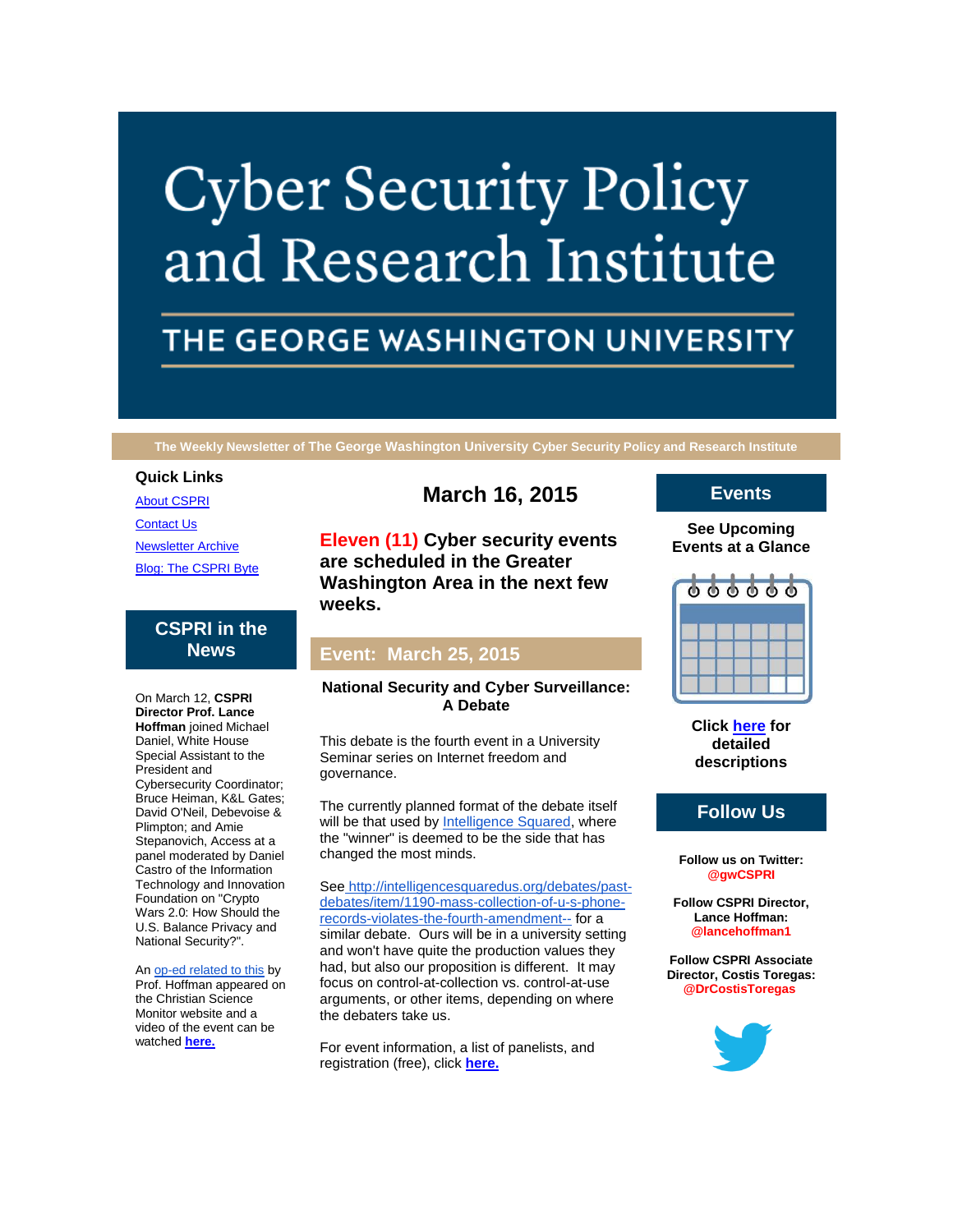# **Legislative Lowdown**

-The Senate Intelligence Committee approved a billThursday seeking to increase the sharing of digital data between the government and private sector, marking the first serious move to upgrade the nation's cyber defenses since the crippling hack on Sony Pictures late last year, writes the National Journal. "In a closed-door meeting, the panel advanced 14-1 the Cybersecurity Information Sharing Act, which would provide expanded legal liability to companies so they more easily share digital data with the government-an arrangement the bill's backers say would help detect, prevent, and respond to cyber intrusions," reports Dustin Volz. Read more [here.](http://r20.rs6.net/tn.jsp?e=001-Vel58qaxYKXpXIIc7_QvtOMrxhIlRZCTtUbyWEAm_EdLOP3VXooceKto1PGX0Y_9WPbdMi6hlFARKiMBycYIRx7wL3_EZ_sNFvZJBNLcJEcsisQcp0OuZB-5yXOa_z1pEORo_scy0TkpYtApUzgPnRsDrnfZ3OnDNC4mANH3hl50_z2FhImodAjqhWhLnDkzD5sxXcZykvBeHCy1zD10FuVqLl9Thla)

-GovInfoSecurity has the lowdown on a proposal that would enact a national data breach disclosure law by usurping some 48 state breach disclosure laws already on the books. The [story](http://r20.rs6.net/tn.jsp?e=001-Vel58qaxYKXpXIIc7_QvtOMrxhIlRZCTtUbyWEAm_EdLOP3VXooceKto1PGX0Y_9WPbdMi6hlF1gazKkfLHdEYDjoyfOf3D2qfUmRoQIIFIbHNQFI-kLXO5h11JRjLoULwaZmUyVSgLhc6v2lCctz35vpXqf_KuAbD7OCLiV5ZAv3kBtU6A1tT_2NSbMLsI) explains the tensions between privacy activists and the business community on a topic that has defied action for the better part of a decade.

# **Cyber Security Policy News**

#### **CIA involvement: cellphone data collection**

-A Justice Department program employed to collect data from U.S. cellphones appears to have a silent partner: the Central Intelligence Agency (CIA). According to [a story](http://r20.rs6.net/tn.jsp?e=001-Vel58qaxYKXpXIIc7_QvtOMrxhIlRZCTtUbyWEAm_EdLOP3VXooceKto1PGX0Y_9WPbdMi6hlHOD7aQrZxg_Ys9_fHyr5vjbzqJBSy4Qj_A6O7daxK9AECgRECmQ1RBpWb5Gr55BcMilygml1LJJnX72wC5Nfh5hx5IvGJGuOGDHxseTaNID--Ujj_fagE2iUyCXrG9pAkR-kLxqZDYg8nbTQpEFqqg1O6Nah6qu1tsGwtyO1tAZVqmP1yC35_n) in The Wall Street Journal, the CIA played a role in helping the U.S. Marshals Service develop technology that imitates cellphone towers. "The program operates specially equipped planes that fly from five U.S. cities, with a flying range covering most of the U.S. population," The Journal reported. "Planes are equipped with devices-some past versions were dubbed "dirtboxes" by law-enforcement officials-that trick cellphones into reporting their unique registration information."

#### **New surveillance tool comes with a nondisclosure agreement**

Speaking of secret domestic surveillance activities, The New York Times carries a story about a powerful new surveillance tool being adopted by police departments across the country comes with an unusual requirement: to buy it, law enforcement officials must sign a nondisclosure agreement preventing them from saying almost anything about the technology. "Any disclosure about the technology, which tracks cellphones and is often called StingRay, could allow criminals and terrorists to circumvent it, the FBI has said in an affidavit," [writes](http://r20.rs6.net/tn.jsp?e=001-Vel58qaxYKXpXIIc7_QvtOMrxhIlRZCTtUbyWEAm_EdLOP3VXooceKto1PGX0Y_9WPbdMi6hlEShgDOcngHfMIPwG-7O_OECwf-ynFyaHIpwPyxCtmTvBuwHxokhdk5QNFY6C2GOK2NAFktA-hAUxc0y5ZvxyCqQfaRVC2BTKfJ6YXcd2wlkqO1pTP7zBAVZbwbcHUdd-7yz2ZEKScv6y8yB1p6DB_-iz2P_Dwb4T_lms5392FgyQ==) Matt Richtel for The Times. "But the tool is adopted in such secrecy that communities are not always sure what they are